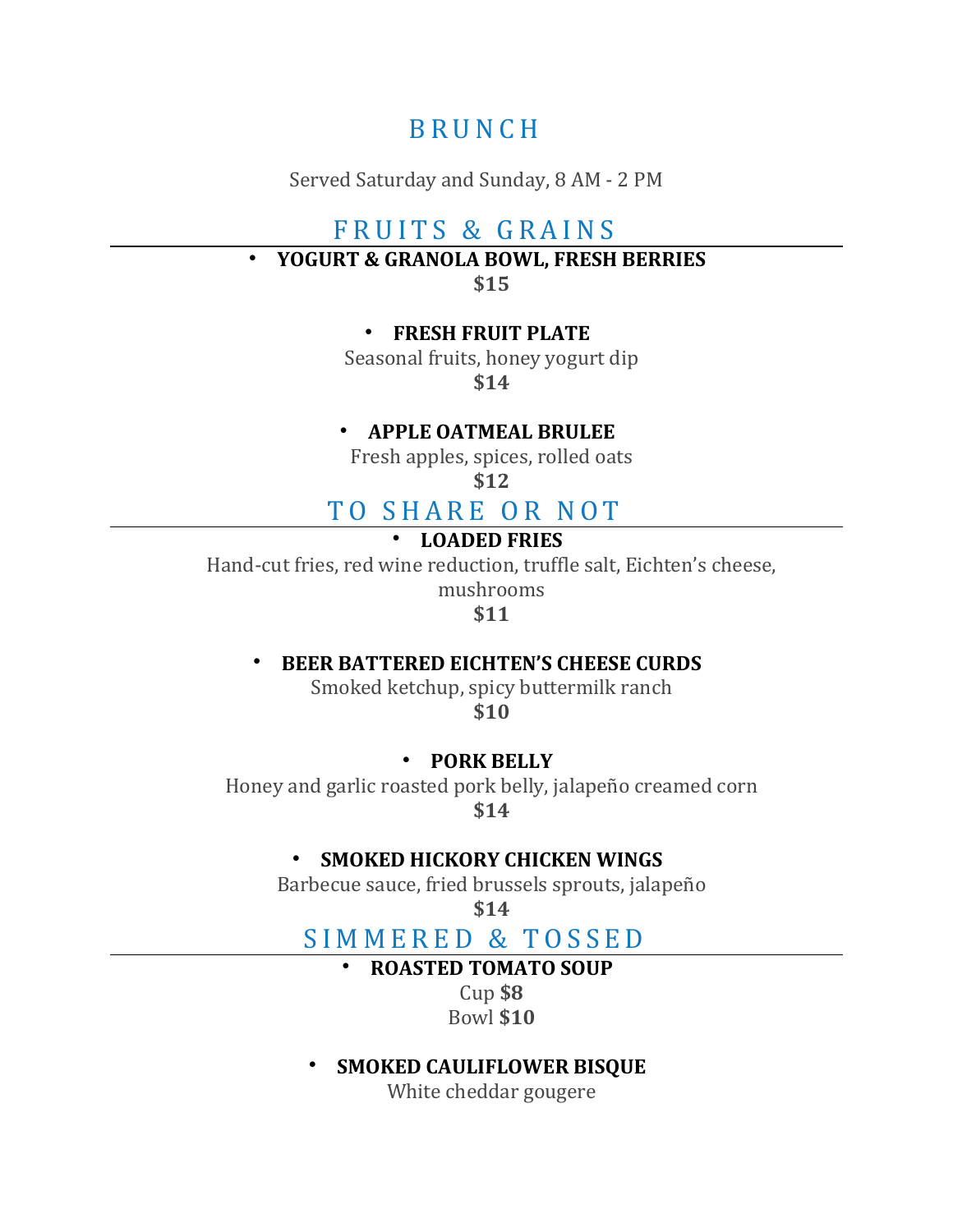Cup **\$8** Bowl **\$10**

## • **CAESAR SALAD**

Baby gem lettuce, parmesan crostini, kalamata olive oil, house made caesar dressing Side **\$8** Meal **\$12**

## • **FIRELAKE SALAD**

Handpicked greens, dates, heirloom cherry tomato, cornbread croutons, nukes bacon, roasted corn, Maytag blue cheese, honey lavender dressing Side **\$9** Meal **\$13**

## • **CHARRED ROASTED CORN SALAD**

Pico de gallo, avocado, cucumber, queso fresco, crispy tortilla chips, chipotle ranch, roasted corn Side **\$9** Meal **\$13**

# • **ADD TO ANY SALAD**

Rotisserie Chicken **\$6** Shrimp (3) **\$8** Salmon\* **\$8** Flat Iron Steak\* **\$10**

# HOUSE SPECIALTIES

# • **THE BIG BISCUIT**

House-made biscuit sandwich, choice of egg any style, sausage patty, cheddar cheese, avocado, arugula, potatoes

**\$16**

## • **PRIME RIB CHILAQUILES**

Scrambled eggs over house-made tortilla chips, guajillo sauce, queso fresco, cilantro, and avocado

**\$19**

# • **BANANAS FOSTER STUFFED FRENCH TOAST**

Cinnamon brioche, caramelized bananas, strawberries, walnuts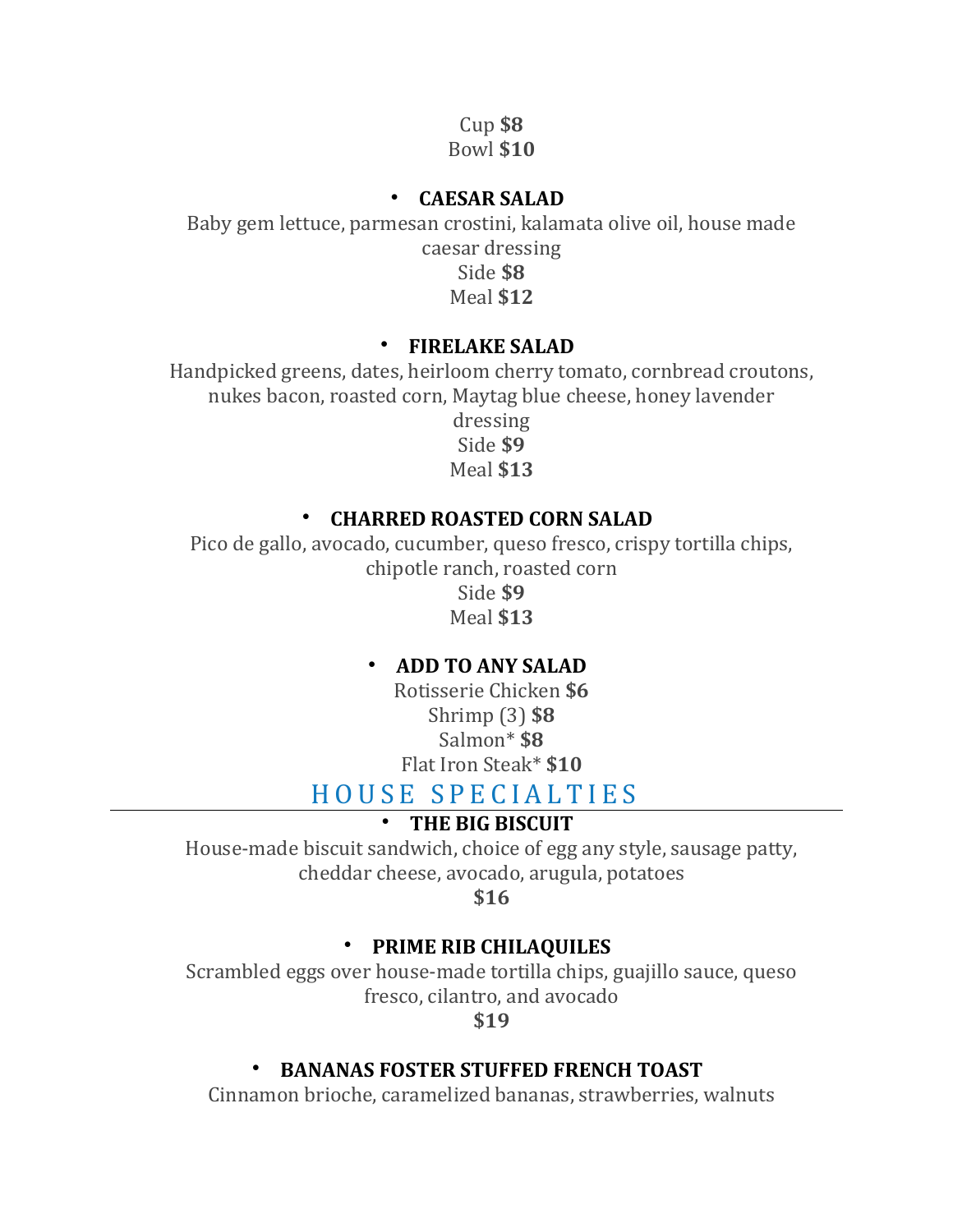## **\$17** C L A S S I C S

# • **TRADITIONAL AMERICAN BREAKFAST**

Two eggs (any style), fingerling potatoes, smoked bacon, chicken or pork sausage

**\$21**

#### • **LAKESHORE BENEDICT**

Poached eggs, rosemary ham, spinach, English muffin, hollandaise sauce, fingerling potatoes

**\$19**

#### • **MIDWESTERN OMELET**

Applewood smoked bacon, onions, peppers, white cheddar

**\$16**

#### • **EGG WHITE OMELET**

Spinach, mushrooms, white cheddar **\$16**

#### • **PANCAKES**

Maple syrup, whipped butter, fresh strawberries or caramelized apples **\$16**

#### • **FIRELAKE LOX**

Smoked salmon, hard boiled eggs, red onion, cream cheese, tomatoes, avocado, choice of bagel or toast

**\$19**

### O V E N

#### • **ROTISSERIE CHICKEN FLATBREAD**

Barbecue rotisserie chicken, green onion, jack cheese

**\$17**

#### • **PORK BELLY FLATBREAD**

Pork belly, queso fresco, blueberry preserve, baby arugula **\$18**

#### • **MARGHERITA FLATBREAD**

Heirloom tomato, mozzarella di bufala, basil

**\$16**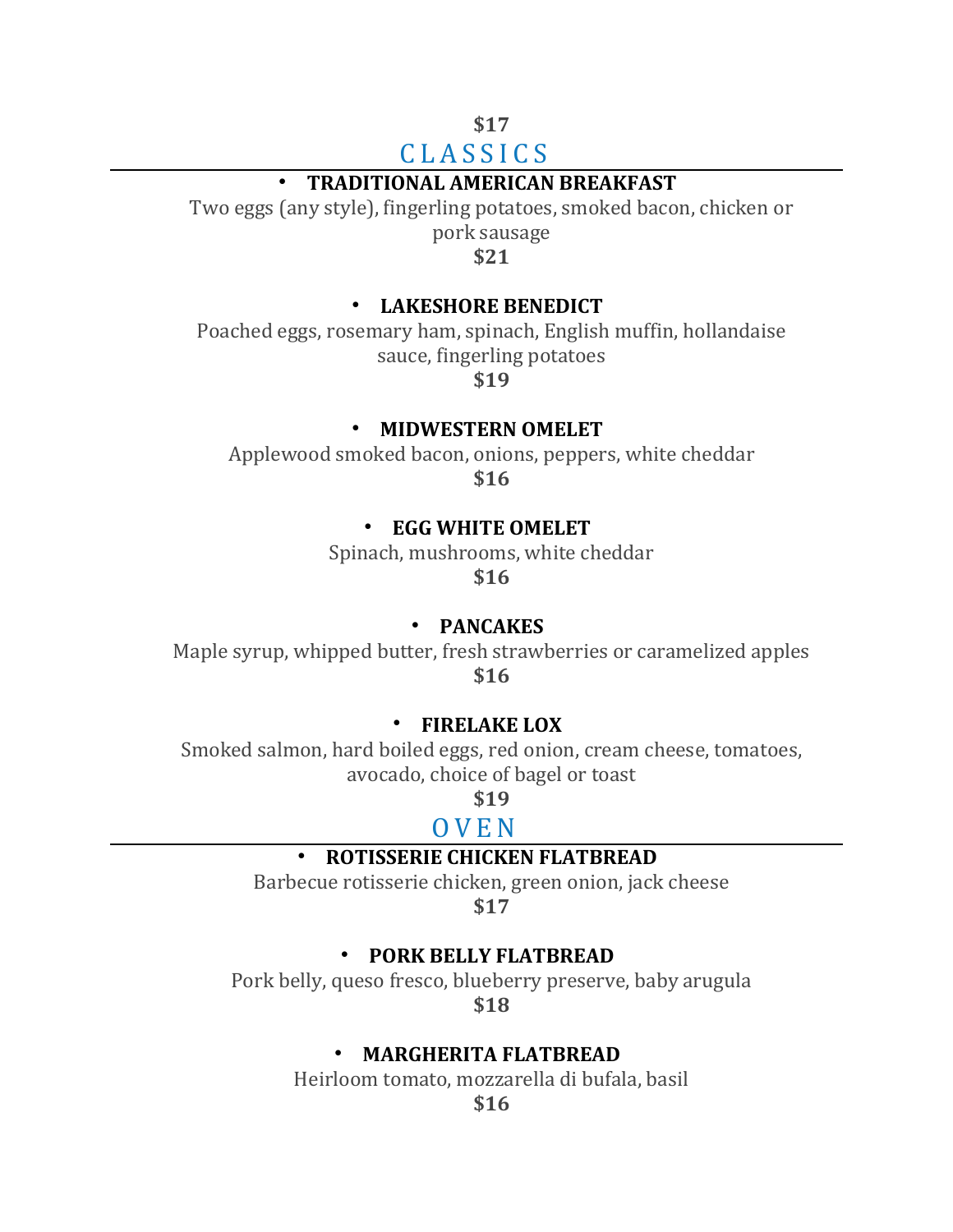### • **FENNEL SAUSAGE FLATBREAD**

Aged mozzarella, roasted garlic, spicy tomato sauce

**\$16**

# H A N D C R A F T E D S A N D W I C H E S

All sandwiches include a choice of house-made french fries, onion rings or house salad

## • **BIG MARINO BURGER**

10oz prime beef, candied thick bacon, aged wisconsin cheddar, sunny side egg, fried onion strings, side of dirty fries, bacon fat brioche bun **\$18**

• **FIRELAKE BURGER**

Prime beef, American cheese, dill pickle, chipotle sauce, shaved white onion, shaved lettuce, brioche bun

**\$16**

### • **FIELD BURGER**

Black bean, sweet corn, chick pea burger, crisp onion, ginger avocado mayo, wild mushroom, lettuce, tomato, pickled vegetables, multi-grain

bun **\$15**

# • **SHRIMP & LOBSTER SALAD**

On a brioche roll with sliced tomato and avocado, house-made chips **\$23**

## • **HONEY MUSTARD CHICKEN CLUB**

Grilled chicken breast, bacon, avocado, roasted pepper, red onion, honey mustard, Monterrey jack, brioche bun

**\$17**

# B R U N C H B E V E R A G E S

## • **MIMOSA**

Single **\$10** Bottomless (available 11am-2pm) **\$22**

# • **HOUSE BLOODY MARY**

Single **\$12** Bottomless (available 11am-2pm) **\$26**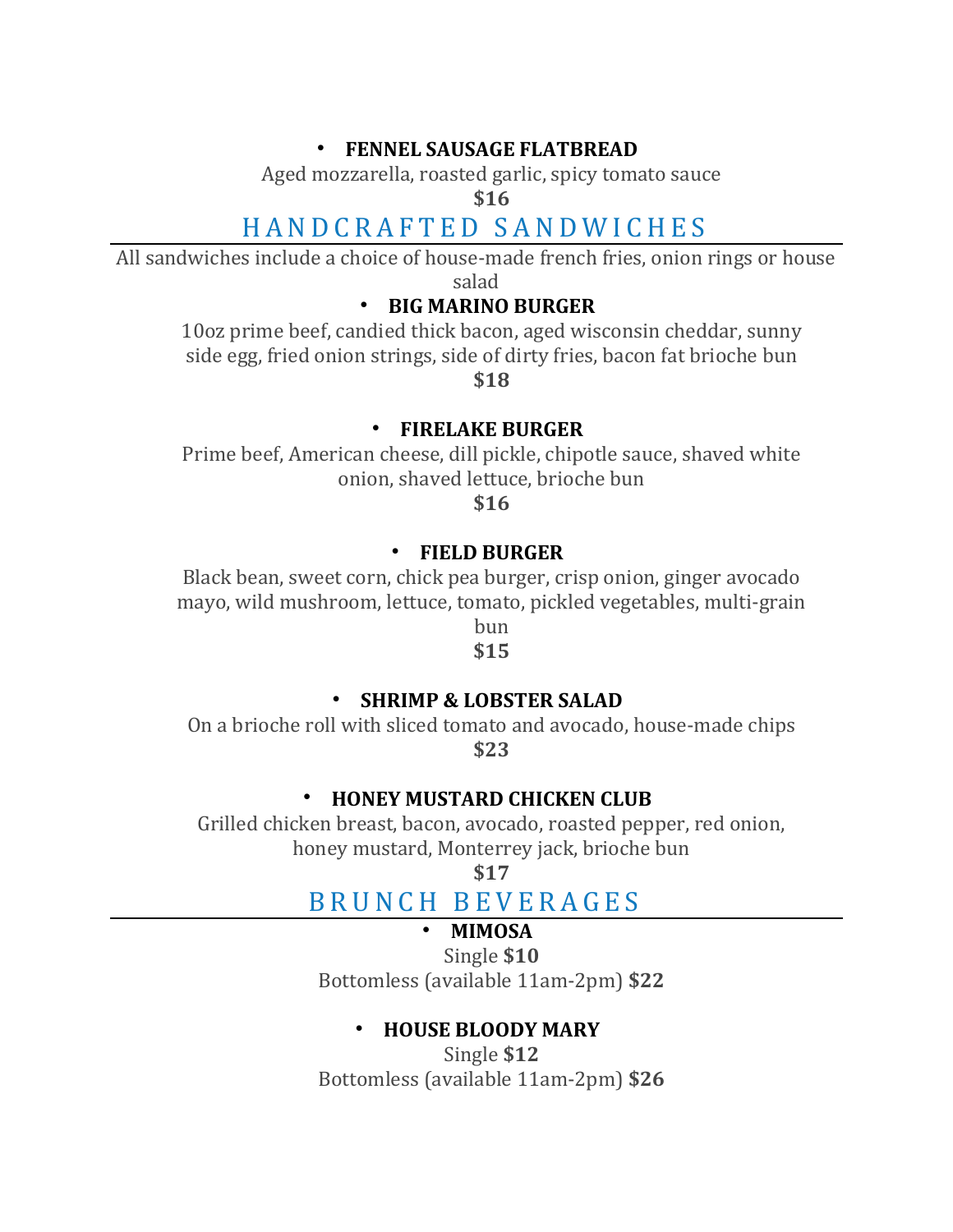#### • **WHITE CLAW SELTZER**

Mango, grapefruit, black cherry

# **\$7**

# **CAFFEINE**

• **STARBUCKS COFFEE - INDIVIDUAL POT**

**\$5**

- **STARBUCKS ESPRESSO \$4.50**
- **STARBUCKS AMERICANO \$4.50**
	- **STARBUCKS LATTE \$5**
- **STARBUCKS CAPPUCCINO \$5**
- **FIRELAKE HOT CHOCOLATE \$4.50**

#### • **TEAVANA TEA**

Regular or decaffeinated **\$5**

# FROM THE FOUNTAIN

# • **SOFT DRINKS**

Coke | Diet | Sprite **\$4**

#### • **BOTTLED WATER**

San Pellegrino | Aqua Panna **\$7**

• **S'MORES ROOT BEER FLOAT \$9**

> • **ORANGESICLE FLOAT \$9**